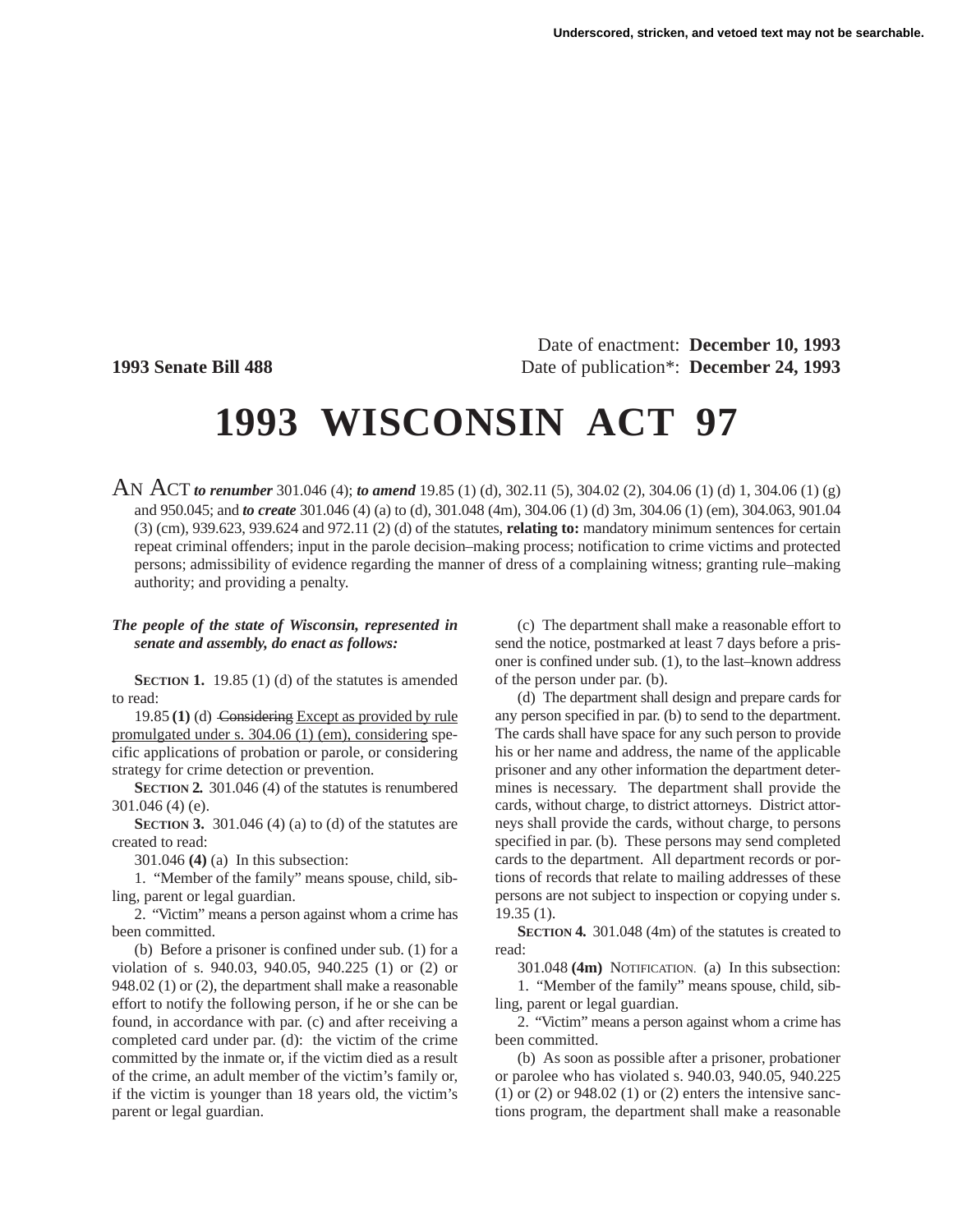effort to notify the following person, if he or she can be found, in accordance with par. (c) and after receiving a completed card under par. (d): the victim of the crime committed by the inmate or, if the victim died as a result of the crime, an adult member of the victim's family or, if the victim is younger than 18 years old, the victim's parent or legal guardian.

(c) The department shall make a reasonable effort to send the notice to the last–known address of the person under par. (b).

(d) The department shall design and prepare cards for any person specified in par. (b) to send to the department. The cards shall have space for any such person to provide his or her name and address, the name of the applicable participant and any other information the department determines is necessary. The department shall provide the cards, without charge, to district attorneys. District attorneys shall provide the cards, without charge, to persons specified in par. (b). These persons may send completed cards to the department. All department records or portions of records that relate to mailing addresses of these persons are not subject to inspection or copying under s. 19.35 (1).

**SECTION 5.** 302.11 (5) of the statutes is amended to read:

302.11 **(5)** Before a person is released on parole under this section, the department shall so notify the municipal police department and the county sheriff for the area where the person will be residing. The notification requirement does not apply if a municipal department or county sheriff submits to the department a written statement waiving the right to be notified. If applicable, the department shall also comply with s. 304.063.

**SECTION 6.** 304.02 (2) of the statutes is amended to read:

304.02 **(2)** The department shall promulgate rules for the special action release program, including eligibility criteria, procedures for the secretary to decide whether to grant a prisoner a special action release to parole supervision, procedures for notifying persons, offices or agencies under s. 304.06 (1) (c) and (g) of releases, and conditions of release. If applicable, the department shall also comply with s. 304.063.

**SECTION 7.** 304.06 (1) (d) 1. of the statutes is amended to read:

304.06 **(1)** (d) 1. The notice under par. (c) shall inform the offices and persons under par. (c) 1. to 3. of the manner in which they may provide written statements under this subsection and inform persons under par. (c) 3. who are victims, or family members of victims, of crimes specified in s. 940.01, 940.03, 940.05, 940.225 (1) or  $(2)$  or  $948.02$   $(1)$  or  $(2)$  of the manner in which they may have direct input in the parole decision–making process under par. (em). The parole commission shall provide notice under this paragraph for an inmate's first

### – 2 – **1993 Senate Bill 488**

application for parole and, upon request, for subsequent applications for parole.

**SECTION 8.** 304.06 (1) (d) 3m of the statutes is created to read:

304.06 **(1)** (d) 3m. If applicable, the notice shall state the manner in which the person may have direct input in the parole decision–making process.

**SECTION 9.** 304.06 (1) (em) of the statutes is created to read:

304.06 **(1)** (em) The parole commission shall promulgate rules that provide a procedure to allow any person who is a victim, or a family member of a victim, of a crime specified in s. 940.01, 940.03, 940.05, 940.225 (1) or (2) or 948.02 (1) or (2) to have direct input in the parole decision–making process.

**SECTION 10.**  $304.06(1)(g)$  of the statutes is amended to read:

304.06 **(1)** (g) Before a person is released on parole under this subsection, the parole commission shall so notify the municipal police department and the county sheriff for the area where the person will be residing. The notification requirement under this paragraph does not apply if a municipal department or county sheriff submits to the parole commission a written statement waiving the right to be notified. If applicable, the department shall also comply with s. 304.063.

**SECTION 11.** 304.063 of the statutes is created to read: **304.063 Notification prior to release on parole. (1)** In this section:

(a) "Member of the family" means spouse, child, sibling, parent or legal guardian.

(b) "Victim" means a person against whom a crime has been committed.

**(2)** Before a prisoner is released on parole under s. 302.11, 304.02 or 304.06, if applicable, for a violation of s. 940.01, 940.03, 940.05, 940.225 (1) or (2) or 948.02 (1) or (2), the department shall make a reasonable effort to notify the following person, if he or she can be found, in accordance with sub. (3) and after receiving a completed card under sub. (4): the victim of the crime committed by the inmate or, if the victim died as a result of the crime, an adult member of the victim's family or, if the victim is younger than 18 years old, the victim's parent or legal guardian.

**(3)** The department shall make a reasonable effort to send the notice, postmarked at least 7 days before a prisoner is released on parole, to the last–known address of the person under sub. (2).

**(4)** The department shall design and prepare cards for any person specified in sub. (2) to send to the department. The cards shall have space for any such person to provide his or her name and address, the name of the applicable prisoner and any other information the department determines is necessary. The department shall provide the cards, without charge, to district attorneys. District attorneys shall provide the cards, without charge, to persons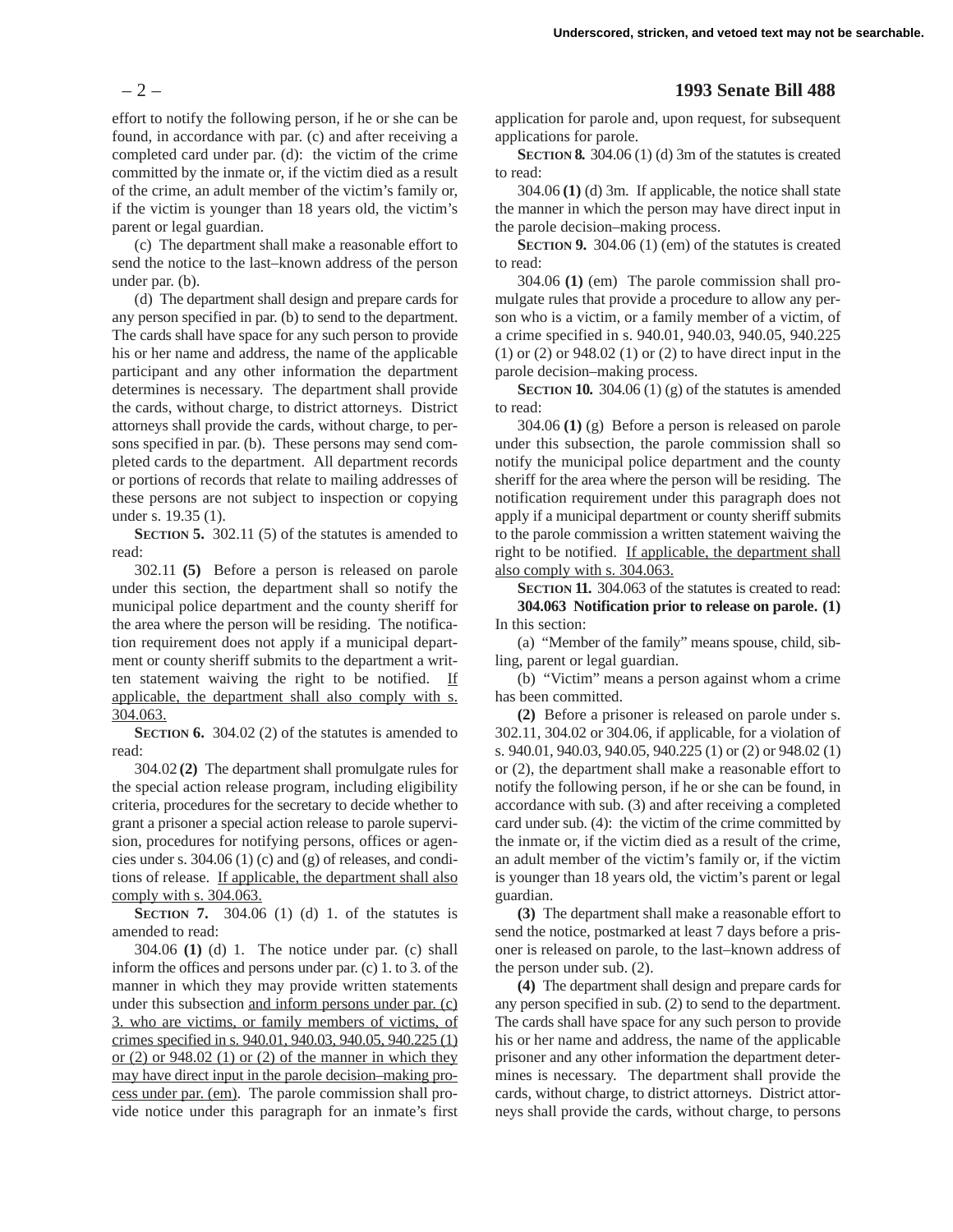### **1993 Senate Bill 488** – 3 –

specified in par. (b). These persons may send completed cards to the department. All department records or portions of records that relate to mailing addresses of these persons are not subject to inspection or copying under s. 19.35 (1).

**SECTION 12g.** 901.04 (3) (cm) of the statutes is created to read:

901.04 **(3)** (cm) Admissibility of evidence specified in s. 972.11 (2) (d).

**SECTION 14.** 939.623 of the statutes is created to read: **939.623 Increased penalty; repeat serious sex crimes. (1)** In this section, "serious sex crime" means a violation of s. 940.225 (1) or (2) or 948.02 (1) or (2).

**(2)** If a person has one or more prior convictions for a serious sex crime and subsequently commits a serious sex crime, the court shall sentence the person to not less than 5 years' imprisonment, but otherwise the penalties for the crime apply, subject to any applicable penalty enhancement. The court shall not place the defendant on probation.

**SECTION 15.** 939.624 of the statutes is created to read: **939.624 Increased penalty; repeat serious violent**

**crimes. (1)** In this section, "serious violent crime" means a violation of s. 940.03 or 940.05.

**(2)** If a person has one or more prior convictions for a serious violent crime or a crime punishable by life imprisonment and subsequently commits a serious violent crime, the court shall sentence the person to not less than 5 years' imprisonment, but otherwise the penalties for the crime apply, subject to any applicable penalty enhancement. The court shall not place the defendant on probation.

**SECTION 20.** 950.045 of the statutes is amended to read:

**950.045** (title) **Victims; application for parole or pardon; releases; corrections programs.** Victims of crimes have the right to provide written statements concerning parole applications under s. 304.06 (1) (e), to have direct input in the parole decision–making process under s. 304.06 (1) (em) and to provide written statements concerning pardon applications under s. 304.10 (2). Victims of crimes have the right to be notified by district attorneys under s. 971.17 (4m) regarding conditional releases under s. 971.17. Victims of crimes have the right to be notified by the department of corrections under s. 301.046 (4) regarding community residential confinements, under s. 301.048 (4m) regarding participation in the intensive sanctions program and under s. 304.063 regarding parole releases.

**SECTION 21m.** 972.11 (2) (d) of the statutes is created to read:

972.11 **(2)** (d) 1. If the defendant is accused of a crime under s. 940.225, 948.02, 948.05 or 948.06, evidence of the manner of dress of the complaining witness at the time when the crime occurred is admissible only if it is

relevant to a contested issue at trial and its probative value substantially outweighs all of the following:

a. The danger of unfair prejudice, confusion of the issues or misleading the jury.

b. The considerations of undue delay, waste of time or needless presentation of cumulative evidence.

2. The court shall determine the admissibility of evidence under subd. 1 upon pretrial motion before it may be introduced at trial.

**SECTION 22. Nonstatutory provisions; corrections.** (1) REPORT ON NOTIFICATION. The department of corrections shall meet with interested persons to study different possible procedures for providing notice of the release on parole or placement in a community of a prisoner who has violated section 940.01, 940.03, 940.05, 940.225 (1) or (2) or 948.02 (1) or (2) of the statutes to a person who is protected against that prisoner by a domestic abuse restraining order or injunction, child abuse restraining order or injunction or harassment restraining order or injunction. Within 90 days after the effective date of this subsection, the department shall report its recommendations to the appropriate standing committees of the legislature in the manner provided under section 13.172 (3) of the statutes.

**SECTION 23. Nonstatutory provisions; health and social services.** (1) REPORT ON NOTIFICATION. The department of health and social services shall meet with interested persons to study different possible procedures for providing notice of the release from commitment or custody or placement in a community of a delinquent child or client subject to commitment to a person who is protected against that child or client by a domestic abuse restraining order or injunction, child abuse restraining order or injunction or harassment restraining order or injunction. The study relates only to those delinquent children or committed persons who violated or were alleged to have violated section 940.01, 940.03, 940.05, 940.225 (1) or (2) or 948.02 (1) or (2) of the statutes. Within 90 days after the effective date of this subsection, the department shall report its recommendations to the appropriate standing committees of the legislature in the manner provided under section 13.172 (3) of the statutes.

**SECTION 24. Initial applicability; corrections.** (1) NOTIFICATION TO CRIME VICTIMS. The treatment of sections 301.046 (4), 301.048 (4m), 302.11 (5), 304.02 (2), 304.06 (1) (g) and 304.063 of the statutes and the creation of section 301.046 (4) (a) to (d) of the statutes first apply to notifications made on the effective date of this subsection.

(2) DECISION–MAKING PROCESS. The treatment of sections 19.85 (1) (d) and 304.06 (1) (d) 1. and 3m and (em) of the statutes first applies to parole applications made on the effective date of this subsection.

**SECTION 25. Initial applicability; other.** (1p) REPEAT OFFENDERS. The treatment of sections 939.623